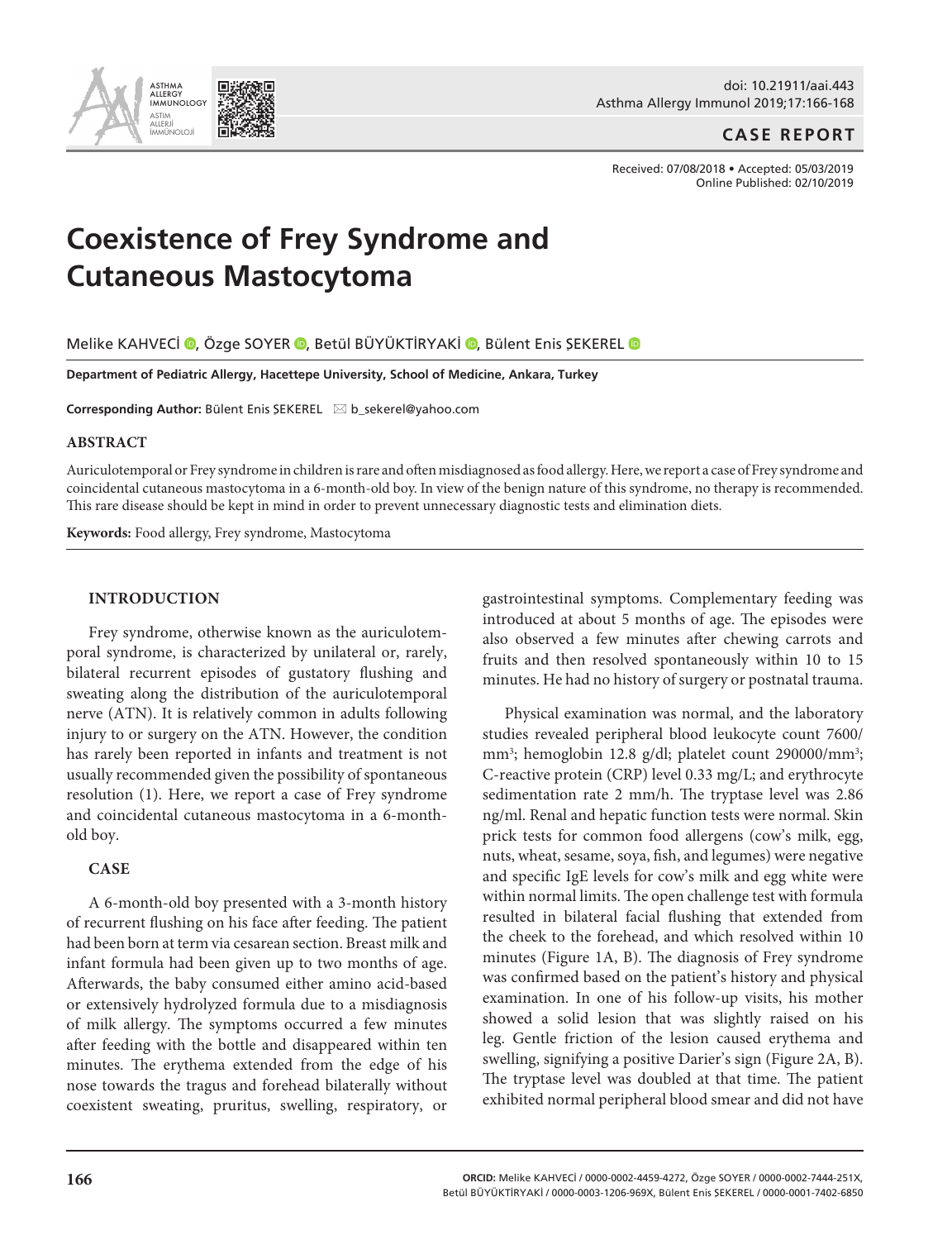hepatomegaly, splenomegaly or lymphadenopathy, and was therefore diagnosed as cutaneous mastocytoma. On the basis of its characteristic clinical features, skin biopsy was not performed. Informed consent was received from the family for using the patient's medical records and photos.

# **DISCUSSION**

Frey syndrome was first described by Lucie Frey in 1923. It is defined by gustatory flushing and sweating in the preauricular area following salivary gland surgery and trauma (2). The pathophysiology of the syndrome has not been completely understood, but the most accepted mechanism is aberrant reinnervation of postganglionic parasympathetic fibers from the auriculotemporal nerve that have been injured (3). The syndrome has been reported in infants as a sequel to the perinatal birth trauma of the auriculotemporal nerve by forceps-assisted delivery. The aberrant parasympathetic fibers are stimulated during the chewing of foods, resulting in pathological vasodilatation (4). In cases where no trauma injury is apparent in the area of the parotid gland, the most valid mechanism is an anomalous congenital nerve connection. Our patient had no history of trauma. Idiopathic Frey syndrome is quite rare in childhood (5).

Frey syndrome usually manifests in early infancy with the introduction of solid foods (5,6). Chewing generates a stronger stimulation of the parotid glands. The erythema typically begins shortly after mastication of food and lasts for 15 to 45 minites and tends to be unilateral (7). In a study of forty-eight children with Frey syndrome, the erythema was unilateral in 73% and bilateral 27% of the cases (8). Since symptoms develop immediately after eating and the erythema is bilateral, food allergy was initially considered in our patient. Many cases of Frey syndrome in childhood are often falsely diagnosed as food allergy. Food allergies



**Figure 1. A, B)** Bilateral facial flushing extending from cheek to forehead during open challenge test with formula.



**Figure 2. A, B)** Cutaneous mastocytoma, Positive Darier's sign.